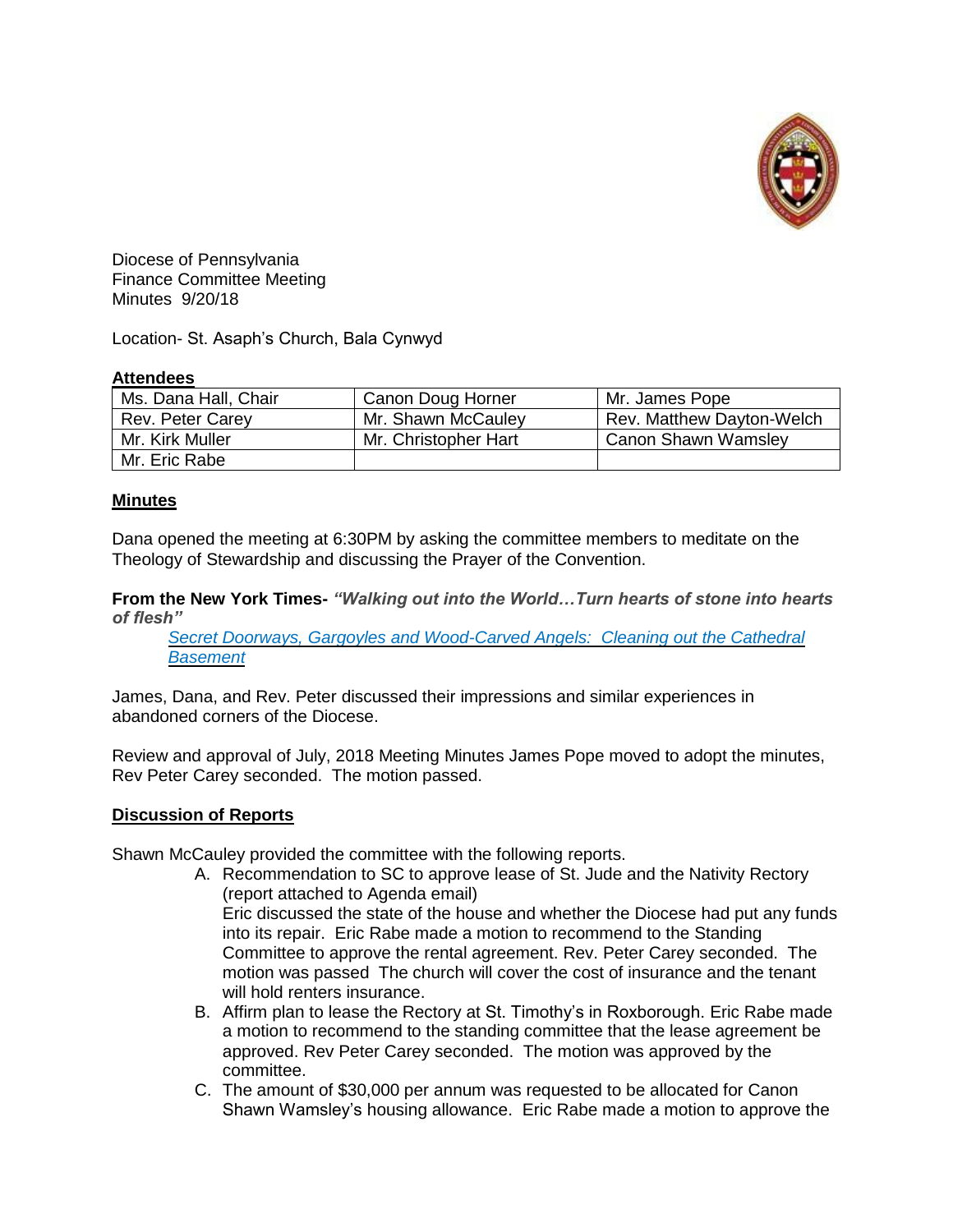change in housing allowance. Rev. Peter Carey seconded the motion. The motion was approved by the committee.

- D. Recommendation to approve beginning the process of sale of Epiphany Royersford (report attached to Agenda email) The vestry employed an engineer that has recommended to vacate the building immediately due to structural deficiencies caused by settling of the foundation. Shawn McCauley provided insight to how the church is moving forward to find a buyer and find a new place to worship. Eric Rabe made a motion to approve the church to move forward with the sale. Rev. Peter Carey seconded the motion. The motion was approved by the committee.
- E. Plan for new Church House for Diocesan Staff. Shawn McCauley discussed a report showing the current and proposed needs of the Diocesan staff. There is a projected need for more than 8,000 sq. Ft of office space. Shawn provided insights to how the process will progress, suggesting that the committee has its work and guidance completed by February 2019.

Canon Shawn Wamsley provided the following report.

Governance Overview- Shawn Wamsley provided a review of the governance structure of the Diocese. The review covered the roles and responsibilities of each of the primary and secondary governing bodies and how they integrate with each other to form our structure.

Dana Hall, Chairperson provided the following report.

Review of the Budget Narrative. Chairperson Hall provided a review of the budget narrative to be presented at Diocesan Convention. James and Dana discussed how the plan will take shape into 2019.

Canon Doug Horner provided the following report.

- **The receivables for Gifts for Administration and Assessments are finally caught to** the same 80% paid as last year with Gifts for Mission paid behind last year by 8 % point. August is not endowment distribution month so the deficits grew a bit. There are two large budget variances that will contribute a deficit at yearend. The additional \$75k for TEC and the closed church overbudgeted transfer of \$113k. These two will result in and unplanned negative variance of \$188k.
- 2019budget@diopa.org. New email address for comments.

Rev. Matthew Dayton Welch closed the meeting in Prayer at 8:38PM.

The next meeting of the Finance Committee will take place on Thursday October 18<sup>th</sup>, 2018 at 6:30PM at St. Asaph's Church. All new business items should be submitted to the chair, Dana Hall by October 15<sup>th</sup>, 2018.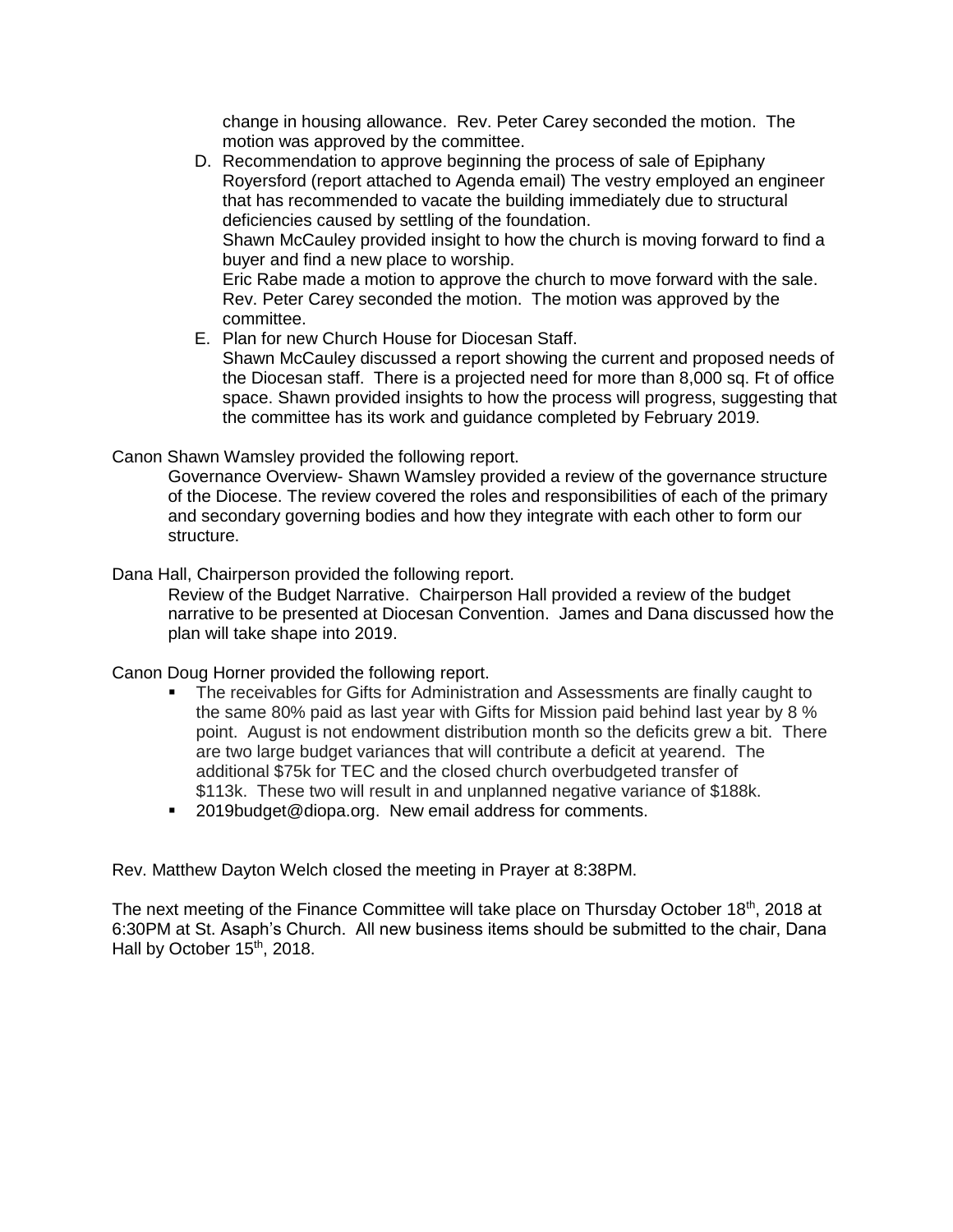Appendix- Real Estate Reports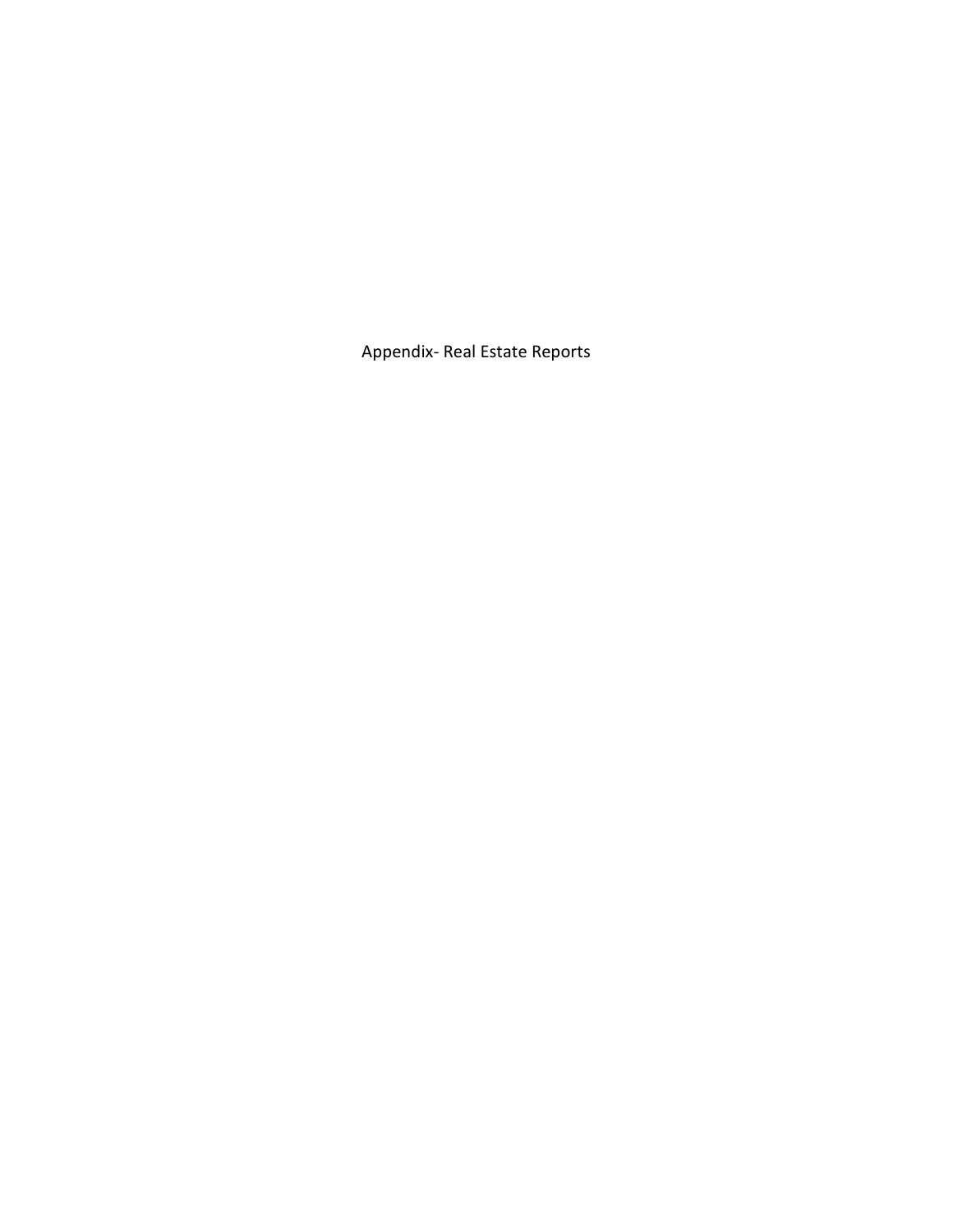# Finance Committee Real Estate Report Action Items Episcopal Diocese of Pennsylvania October 17, 2018

#### **Operating Parishes:**

# **Epiphany, Royersford**

#### **Summary**

**Several months ago the Parish engaged and engineer to evaluate the structure of their building. His assessment was that the building has shifter and needs significant repairs, beyond the parish' ability to support. The parish has met with Conon Berlenbach and me to discuss options. They are going to worship in the school building until they can locate alternate space.**

**The Vestry has voted to begin the process of selling the current property, and has requested that the Diocese allow them to begin speaking with potential Buyers and if necessary, engage a Realtor to assist them with this process.**

**The Property Sub Committee has recommended this.**

#### **Action Items**

**I request that Property Sub Committee recommend to the Finance and Standing Committees the approval of the request to begin the process to sell the property.**

#### Need For Action

The funds from this sale will assist the parish in purchasing a new church property.

# Bodies Approval Needed

| Property;                         | Date Approved | $9 - 6 - 2018$ |
|-----------------------------------|---------------|----------------|
| Finance;                          | Date Approved |                |
| Standing Committee; Date Approved |               |                |
| Bishop;                           | Date Approved |                |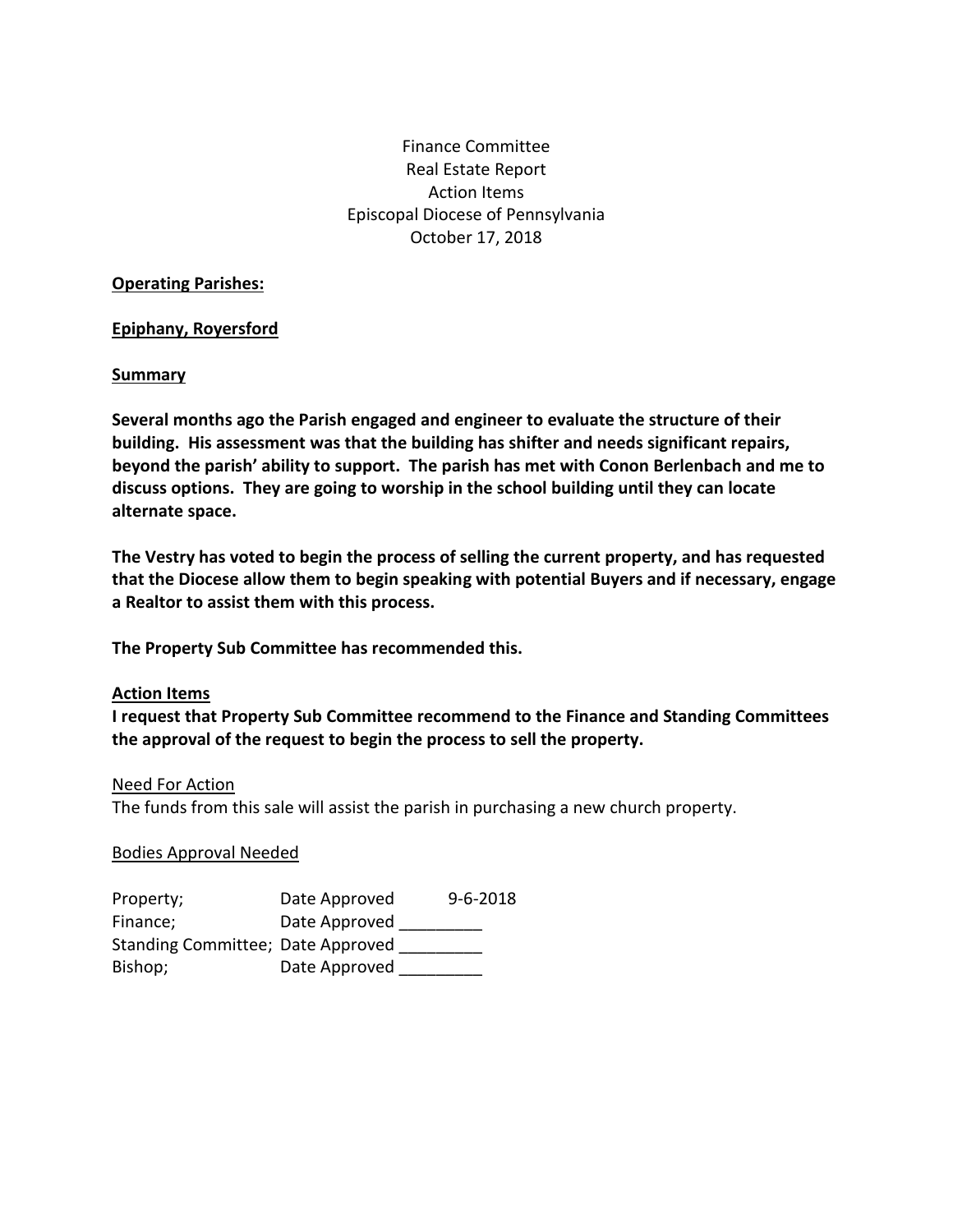# Finance Committee Real Estate Report Action Items Episcopal Diocese of Pennsylvania October 17, 2018

# **Parishes Under Diocesan Supervision (Non Operating Churches):**

# **St. Jude and The Nativity**

# **Summary**

**In June the Parish's Vestry voted to disband putting the parish under the supervision of the Bishop. Since taking supervision of the property an alarm system has been installed, and a major repair to the church's AC system has been made.**

**The rectory has been vacant for a year and was in need of repair. The plumbing system has been repaired, the old carpeting has been removed, the floors have been refurbished and the walls have been painted. The rectory will be rented to Canon Arlette Benoit-Joseph. The lease is for one year at \$1,700 per month with the tenant paying utilities. The lease is the PAR Form which has been approved for use by the Chancellor.**

**This lease has been recommended by the Property Sub Committee at its August Meeting.**

# **Action Items**

**I request that Finance Committee recommend to the Standing Committees the approval of this lease**

# Need For Action

The funds from this lease will assist the parish in paying operating expenses.

# Bodies Approval Needed

| Property;                         | Date Approved | 8-2-2018 |
|-----------------------------------|---------------|----------|
| Finance;                          | Date Approved |          |
| Standing Committee; Date Approved |               |          |
| Bishop;                           | Date Approved |          |

# **Active Parishes**

# **The Memorial Church of the Good Shepherd**

# **Summary**

**The Parish has a rectory located at 3826 The Oak Road, Philadelphia, PA 19129. They have negotiated a Year to Year lease with Canon Shawn Wamsley and his family. The rent is**